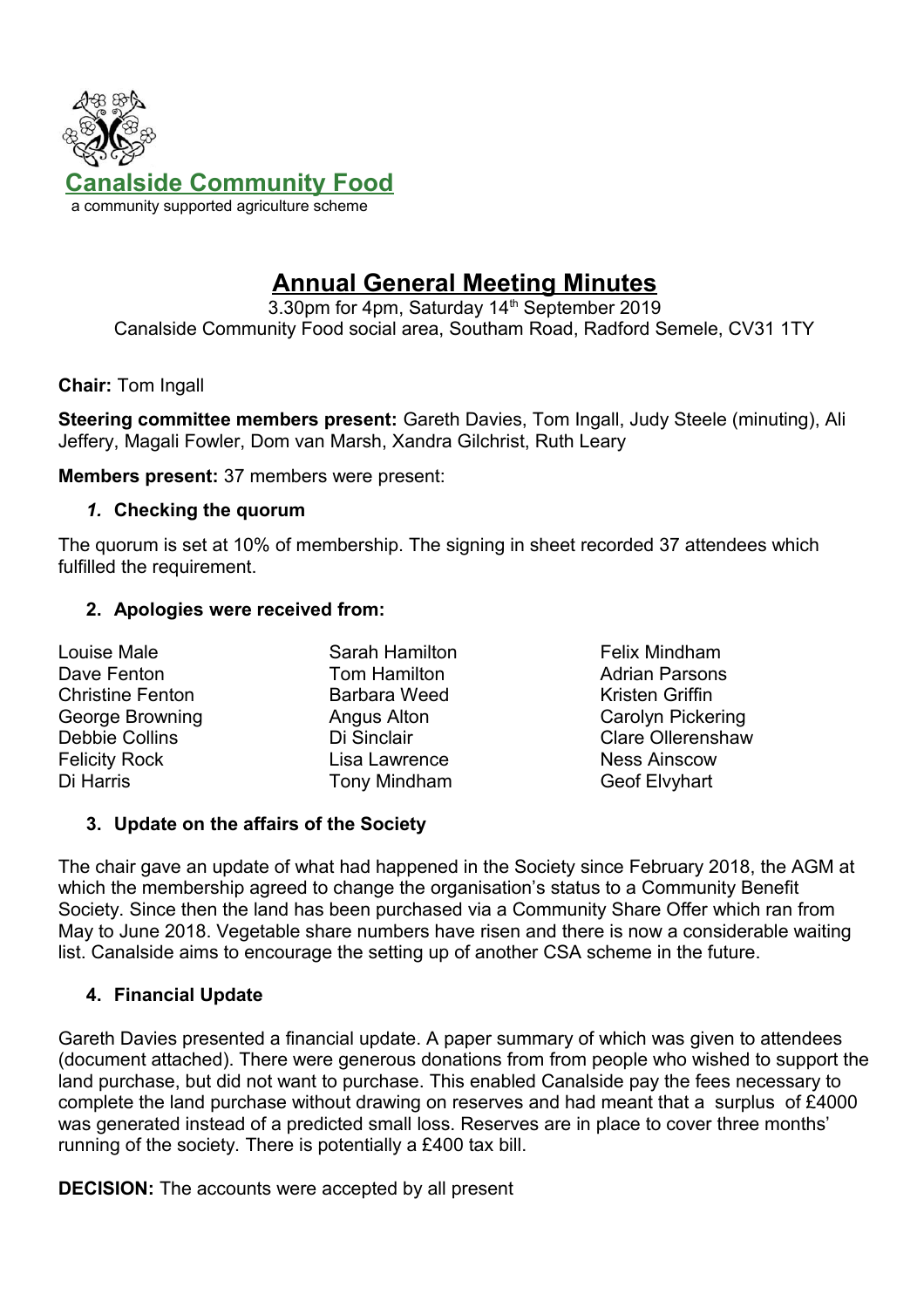# **5. Agreement of members to disapply Audit**

**DECISION:** Members agreed to disapply Audit

#### **6. Appointment of Accountants**

**DECISION:** Members agreed to the reappointment of Harris Accountants

#### **7. Resolutions for discussion:**

#### **a) The society should pay 2% interest on shares**

**Question:** Is this affordable and would it compromise the reserves? **Answer:** It is not compulsory to pay interest every year, and in a poor year it might not be possible. This has been a good year, so it seems right to share the benefits. The surplus, which was partly enabled by donations to the land purchase scheme (see above) has helped to make the interest payment feasible, and will not compromise the £53,000 reserves set aside.

**Question:** How would interest be paid?

**Answer:** Interest would be paid in shares as no cash interest is payable for the first three years of trading

**DECISION:** pay 2% interest this year

#### **b) We should ask members if they would like to donate their interest to the Willows for use in developing the Care Farm.**

**Question:** What would the money be used for?

**Answer:** At the moment the pressing need is for a wheelchair accessible toilet. Money would be given for specific projects to increase the client base and to increase the project's sustainability. One example that the Willows had put forward was for payment for a fund-raiser. It was stressed that donating the 2% interest was optional and the decision of each individual shareholder

**DECISION:** agreed to ask members if they would like to take up the option of donating their interest to the Willows for use in developing the Care Farm.

Also agreed that the Willows should attend the next AGM to report on how the donations have helped the project.

#### **c) Inform members that vegetable and membership prices may rise in the new year to meet inflation (salary costs input costs) since last increase.**

Gareth Davies explained to members that wages had increased since the last price rise. Membership and vegetable share prices do not need to rise yet, but might need to in the New Year to reflect price rises in the outside world. Canalside tries to be a fair employer, with pensions a part of the staff contract, and to pay above the normal agricultural wage.

**Question:** Is leaving the EU likely to affect Canalside?